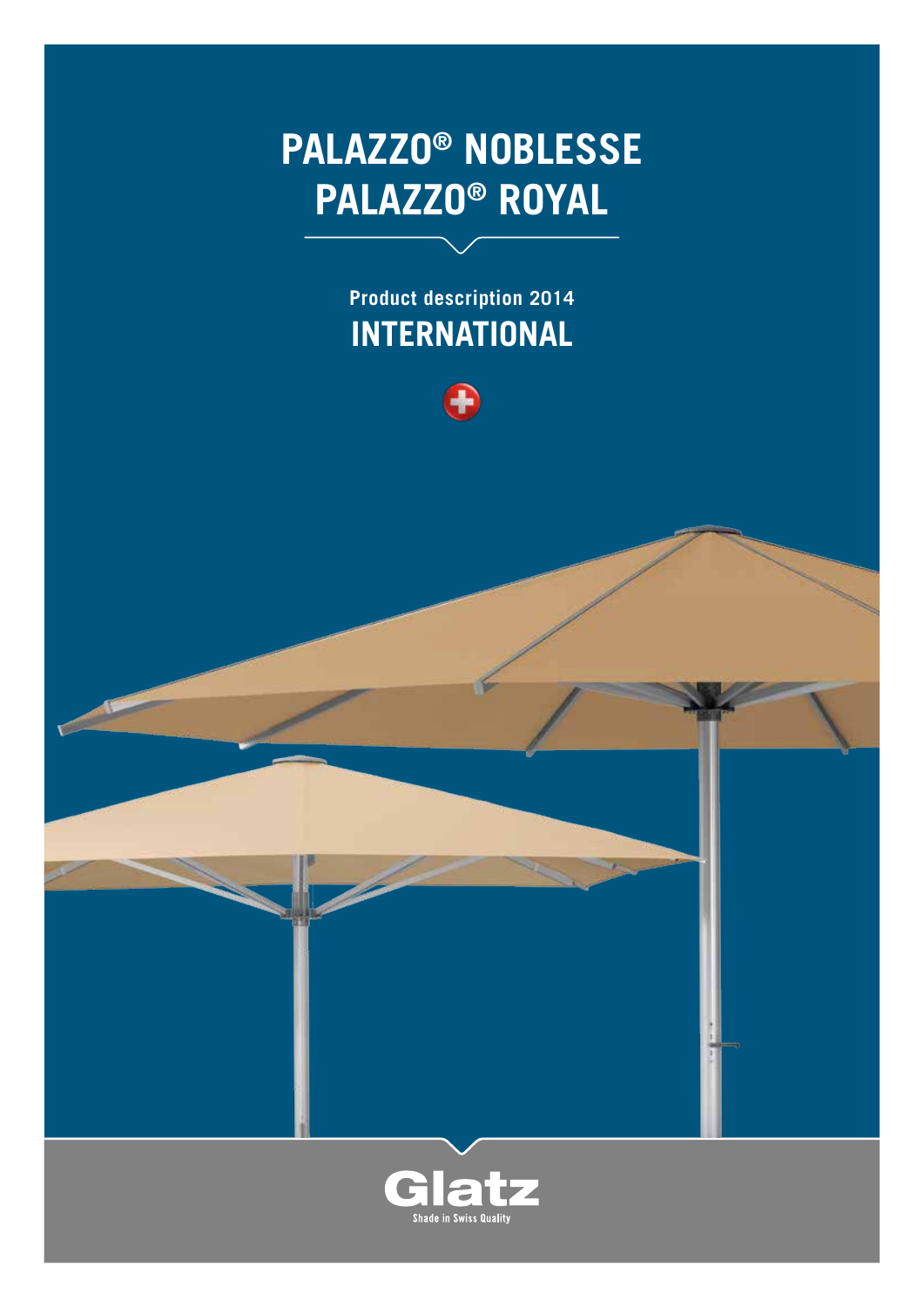# **PALAZZO® NOBLESSE**





| Frame:                   | 8, 10 or 12-piece made of aluminium, with twist-proof mast (incl. rein-<br>forcement ribs), with counter-rotating opening principle for convenient<br>opening with only a few turns of the crank (handle). |
|--------------------------|------------------------------------------------------------------------------------------------------------------------------------------------------------------------------------------------------------|
| Framefarhe:              | Anodized natural<br>Additional charge for powder-coated sunshade frames in other RAL<br>colours. Price upon enquiry                                                                                        |
| Frameform:               | round, rectangular or square                                                                                                                                                                               |
| How to operate:          | The sunshade can be opened or closed using the hand crank or the<br>motor with remote control                                                                                                              |
| Shade cover:             | Tension can be adjusted using stepless strut extension, available in<br>material class 5 (100% acrylic approx. 300g/m <sup>2</sup> )                                                                       |
| Flounce:                 | Available with or without                                                                                                                                                                                  |
| <b>Protective cover:</b> | optional                                                                                                                                                                                                   |



PALAZZO<sup>®</sup> NOBLESSE, Int. Patents pend. @ Int. Design reg.

 $\mathbf 1$ 

**Fixations:**

### **Nominal size PALAZZO® NOBLESSE / E**

 $\mathbf{r}$ 

| Size<br>without flounce | Number of rods | <b>PALAZZO<sup>®</sup> NOBLESSE</b><br>(crank)<br><b>Material class 5</b><br><b>Colours 500 - 699</b> | <b>PALAZZO<sup>®</sup> NOBLESSE E</b><br>(motor)<br><b>Material class 5</b><br><b>Colours 500 - 699</b> | crank<br>Order no.<br>Frame<br>anodized natural | motor<br>Order no.<br>Frame<br>anodized natural |
|-------------------------|----------------|-------------------------------------------------------------------------------------------------------|---------------------------------------------------------------------------------------------------------|-------------------------------------------------|-------------------------------------------------|
| cm                      |                |                                                                                                       |                                                                                                         |                                                 |                                                 |
| $Ø$ 450                 | 8 parts        |                                                                                                       |                                                                                                         | 330 00 450 171                                  | 331 00 450 171                                  |
| Ø500                    | 8 parts        |                                                                                                       |                                                                                                         | 330 00 500 171                                  | 331 00 500 171                                  |
| Ø600                    | 10 parts       |                                                                                                       |                                                                                                         | 330 00 600 171                                  | 331 00 600 171                                  |
| Ø700                    | 10 parts       |                                                                                                       |                                                                                                         | 330 00 700 171                                  | 331 00 700 171                                  |
| $450 \times 350$        | 8 parts        |                                                                                                       |                                                                                                         | 330 00 451 171                                  | 331 00 451 171                                  |
| $500 \times 400$        | 8 parts        |                                                                                                       |                                                                                                         | 330 00 502 171                                  | 331 00 502 171                                  |
| $600 \times 400$        | 10 parts       |                                                                                                       |                                                                                                         | 330 00 622 171                                  | 331 00 622 171                                  |
| $600 \times 500$        | 10 parts       |                                                                                                       |                                                                                                         | 330 00 623 171                                  | 331 00 623 171                                  |
| $400 \times 400$        | 8 parts        |                                                                                                       |                                                                                                         | 330 00 402 171                                  | 331 00 402 171                                  |
| $450 \times 450$        | 8 parts        |                                                                                                       |                                                                                                         | 330 00 452 171                                  | 331 00 452 171                                  |
| $500 \times 500$        | 8 parts        |                                                                                                       |                                                                                                         | 330 00 503 171                                  | 331 00 503 171                                  |
| $500 \times 500$        | 12 parts       |                                                                                                       |                                                                                                         | 330 00 514 171                                  | 331 00 514 171                                  |
| $550 \times 550$        | 12 parts       |                                                                                                       |                                                                                                         | 330 00 551 171                                  | 331 00 551 171                                  |
| $600 \times 600$        | 12 parts       |                                                                                                       |                                                                                                         | 330 00 602 171                                  | 331 00 602 171                                  |

|           | Size<br>with flounce<br>cm | Number of rods | <b>PALAZZO<sup>®</sup> NOBLESSE</b><br>(crank)<br>Stoffklasse 5<br>Farben 500 - 699 | <b>PALAZZO<sup>®</sup> NOBLESSE E</b><br>(motor)<br>Stoffklasse 5<br><b>Farben 500 - 699</b> | crank<br>Order no.<br>Frame<br>anodized natural | motor<br>Order no.<br>Frame<br>anodized natural |
|-----------|----------------------------|----------------|-------------------------------------------------------------------------------------|----------------------------------------------------------------------------------------------|-------------------------------------------------|-------------------------------------------------|
|           |                            |                |                                                                                     |                                                                                              |                                                 |                                                 |
|           | $Ø$ 450                    | 8 parts        |                                                                                     |                                                                                              | 330 00 450 170                                  | 331 00 450 170                                  |
| $\bigcap$ | Ø500                       | 8 parts        |                                                                                     |                                                                                              | 330 00 500 170                                  | 331 00 500 170                                  |
|           | Ø600                       | 10 parts       |                                                                                     |                                                                                              | 330 00 600 170                                  | 331 00 600 170                                  |
|           | $Ø$ 700                    | 10 parts       |                                                                                     |                                                                                              | 330 00 700 170                                  | 331 00 700 170                                  |
|           | $450 \times 350$           | 8 parts        |                                                                                     |                                                                                              | 330 00 451 170                                  | 331 00 451 170                                  |
| L         | $500 \times 400$           | 8 parts        |                                                                                     |                                                                                              | 330 00 502 170                                  | 331 00 502 170                                  |
|           | $600 \times 400$           | 10 parts       |                                                                                     |                                                                                              | 330 00 622 170                                  | 331 00 622 170                                  |
|           | $600 \times 500$           | 10 parts       |                                                                                     |                                                                                              | 330 00 623 170                                  | 331 00 623 170                                  |
|           | $400 \times 400$           | 8 parts        |                                                                                     |                                                                                              | 330 00 402 170                                  | 331 00 402 170                                  |
|           | $450 \times 450$           | 8 parts        |                                                                                     |                                                                                              | 330 00 452 170                                  | 331 00 452 170                                  |
| $\Box$    | $500 \times 500$           | 8 parts        |                                                                                     |                                                                                              | 330 00 503 170                                  | 331 00 503 170                                  |
|           | $500 \times 500$           | 12 parts       |                                                                                     |                                                                                              | 330 00 514 170                                  | 331 00 514 170                                  |
|           | $550 \times 550$           | 12 parts       |                                                                                     |                                                                                              | 330 00 551 170                                  | 331 00 551 170                                  |
|           | $600 \times 600$           | 12 parts       |                                                                                     |                                                                                              | 330 00 602 170                                  | 331 00 602 170                                  |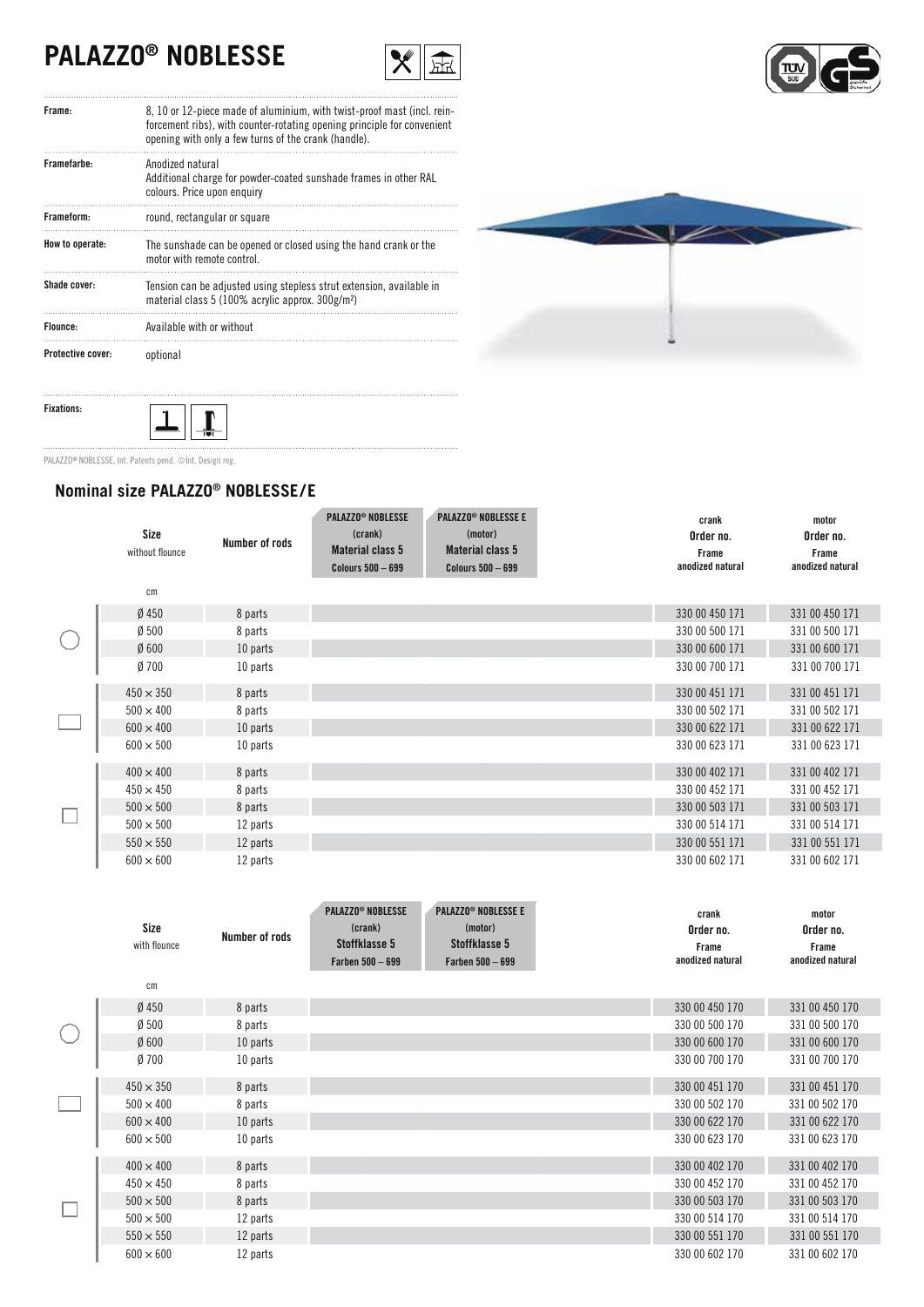#### **Accessories PALAZZO® NOBLESSE**

**(crank /motor)**

| Fixing option M4, M8, M16 (Support tube or Tip-over hinge absolutely required)                                                                                         |                                                                                             |                    |  |  |  |  |  |
|------------------------------------------------------------------------------------------------------------------------------------------------------------------------|---------------------------------------------------------------------------------------------|--------------------|--|--|--|--|--|
| Base M4, M8, M16, 620 kg with 12 concrete elements $101.2 \times 101.2 \times 30.5$ -34.5 cm, galvanised steel<br>(adjustable and levellable) (price without elements) |                                                                                             |                    |  |  |  |  |  |
| Fixing option M4 (support tube M4 required)                                                                                                                            |                                                                                             |                    |  |  |  |  |  |
| Base M4, 240 kg, (for 16 plates $40 \times 40 \times 4$ cm), $91 \times 91 \times 19$ - 23 cm, zinc-plated steel<br>(adjustable and levellable) (price without plates) |                                                                                             |                    |  |  |  |  |  |
| *Base M4, 430 kg with 8 concrete slabs, $89.5 \times 89.5 \times 29.2 - 34.2$ cm, galvanized steel<br>(adjustable and levellable)                                      |                                                                                             | 350 01 226 915     |  |  |  |  |  |
| Mounting plate M4, $30 \times 30 \times 1.2$ cm, galvanized steel                                                                                                      |                                                                                             | 350 01 226 920     |  |  |  |  |  |
| Mounting plate M4 special, for installation height $50 - 149$ mm, galvanized steel                                                                                     |                                                                                             | 350 01 226 932     |  |  |  |  |  |
| Mounting plate M4 special, for installation height $150 - 350$ mm, galvanized steel                                                                                    |                                                                                             | 350 01 226 930     |  |  |  |  |  |
| Mounting plate M4 for isolated grounds, installation height made to measure, high-grade steel 1.4301 / 304                                                             |                                                                                             | 350 01 229 730     |  |  |  |  |  |
| Ground socket M4, galvanized steel                                                                                                                                     |                                                                                             | 350 01 226 510     |  |  |  |  |  |
|                                                                                                                                                                        |                                                                                             |                    |  |  |  |  |  |
| Support tube M4 PzN, galvanised steel (with cover, adjustable and levellable)                                                                                          |                                                                                             | 350 01 227 040     |  |  |  |  |  |
| Fixing option M8 (tip-over hinge M8 required)                                                                                                                          |                                                                                             |                    |  |  |  |  |  |
| Ground socket M8, galvanized steel                                                                                                                                     |                                                                                             | 350 01 226 000     |  |  |  |  |  |
| Mounting plate M8, $30 \times 30 \times 1.2$ cm, galvanized steel (Mounting plate M8 special on request)                                                               |                                                                                             | 350 01 229 702     |  |  |  |  |  |
| Tip-over hinge M8 with profile PzN, galvanised steel (can be adjusted, locked and evened up)                                                                           |                                                                                             |                    |  |  |  |  |  |
| Concrete elements for base M4, M8, M16                                                                                                                                 |                                                                                             |                    |  |  |  |  |  |
| Concrete element set, 12 pieces, $49 \times 49 \times 9.4$ cm, (approx. 570 kg), concrete                                                                              |                                                                                             | 350 01 226 946     |  |  |  |  |  |
| <b>Slabs for basis M4</b>                                                                                                                                              |                                                                                             |                    |  |  |  |  |  |
| Slab set, 16 pieces, $40 \times 40 \times 4$ cm, (ca. 220 kg), concrete                                                                                                |                                                                                             |                    |  |  |  |  |  |
| Slab set, 16 pieces, $40 \times 40 \times 4$ cm, (ca. 225 kg), 12 pieces concrete, 4 pieces polished granite                                                           |                                                                                             | 350 01 226 903     |  |  |  |  |  |
| Protective cover, coated polyester fabric                                                                                                                              | suitable for shade sizes in cm                                                              |                    |  |  |  |  |  |
| Protective cover with zip and rod $325 \times 90$ cm                                                                                                                   | $\emptyset$ 450 / $\emptyset$ 500 / 450 $\times$ 350 / 400 $\times$ 400                     | 350 01 609 811     |  |  |  |  |  |
| Protective cover with zip and rod $400 \times 100$ cm                                                                                                                  | $\emptyset$ 600 / 500 $\times$ 400 / 600 $\times$ 400 / 450 $\times$ 450 / 500 $\times$ 500 | 350 01 609 821     |  |  |  |  |  |
| Protective cover with zip and rod $480 \times 110$ cm                                                                                                                  | $\emptyset$ 700 / 600 $\times$ 500 / 550 $\times$ 550 / 600 $\times$ 600                    | 350 01 609 831     |  |  |  |  |  |
| Rain gutter and curtain (suitable only for square and rectangular sunshades)                                                                                           |                                                                                             |                    |  |  |  |  |  |
| Rain gutter 350 cm, PzN, 8 parts, incl. Acrylic / PVC fastener set                                                                                                     |                                                                                             | 350 01 709 250 XXX |  |  |  |  |  |
| Rain gutter 400 cm, PzN, 8 parts, incl. Acrylic / PVC fastener set                                                                                                     |                                                                                             | 350 01 709 251 XXX |  |  |  |  |  |
| Rain gutter 450 cm, PzN, 8 parts, incl. Acrylic / PVC fastener set                                                                                                     |                                                                                             | 350 01 709 252 XXX |  |  |  |  |  |
| Rain gutter 500 cm, PzN, 8 parts / 10 parts incl. Acrylic / PVC fastener set                                                                                           |                                                                                             | 350 01 709 253 XXX |  |  |  |  |  |
| Rain gutter 500 cm, PzN, 12 parts, incl. Acrylic / PVC fastener set                                                                                                    |                                                                                             | 350 01 709 254 XXX |  |  |  |  |  |
| Rain gutter 550 cm, PzN, 12 parts, incl. Acrylic / PVC fastener set                                                                                                    |                                                                                             | 350 01 709 255 XXX |  |  |  |  |  |
| Rain gutter 600 cm, PzN, 10 parts / 12 parts incl. Acrylic / PVC fastener set                                                                                          |                                                                                             | 350 01 709 256 XXX |  |  |  |  |  |
| Curtain $350 \times 215$ cm PzN, 8 parts, incl. fastener set                                                                                                           |                                                                                             | 350 01 759 350 XXX |  |  |  |  |  |
| Curtain $400 \times 215$ cm PzN, 8 parts / 10 parts, incl. fastener set                                                                                                |                                                                                             | 350 01 759 351 XXX |  |  |  |  |  |
| Curtain $450 \times 215$ cm PzN, 8 parts, incl. fastener set                                                                                                           |                                                                                             | 350 01 759 352 XXX |  |  |  |  |  |
| Curtain $500 \times 215$ cm PzN, 8 parts / 10 parts, incl. fastener set                                                                                                |                                                                                             | 350 01 759 353 XXX |  |  |  |  |  |
| Curtain 500 $\times$ 215 cm PzN, 12 parts, incl. fastener set                                                                                                          |                                                                                             | 350 01 759 354 XXX |  |  |  |  |  |
| Curtain 550 $\times$ 215 cm PzN, 12 parts, incl. fastener set                                                                                                          |                                                                                             | 350 01 759 355 XXX |  |  |  |  |  |
| Curtain 600 $\times$ 215 cm PzN, 10 parts / 12 parts, incl. fastener set                                                                                               |                                                                                             | 350 01 759 356 XXX |  |  |  |  |  |
| <b>Heating</b> (accessories absolutely essential)                                                                                                                      |                                                                                             |                    |  |  |  |  |  |

Radiant heater (infrared radiator), polished aluminium, 1500W, 230V, 6.5A<br>(incl. cable, max. 4 radiant heaters mountable per sunshade) (price for 1 radiant heater)

\*while stocks last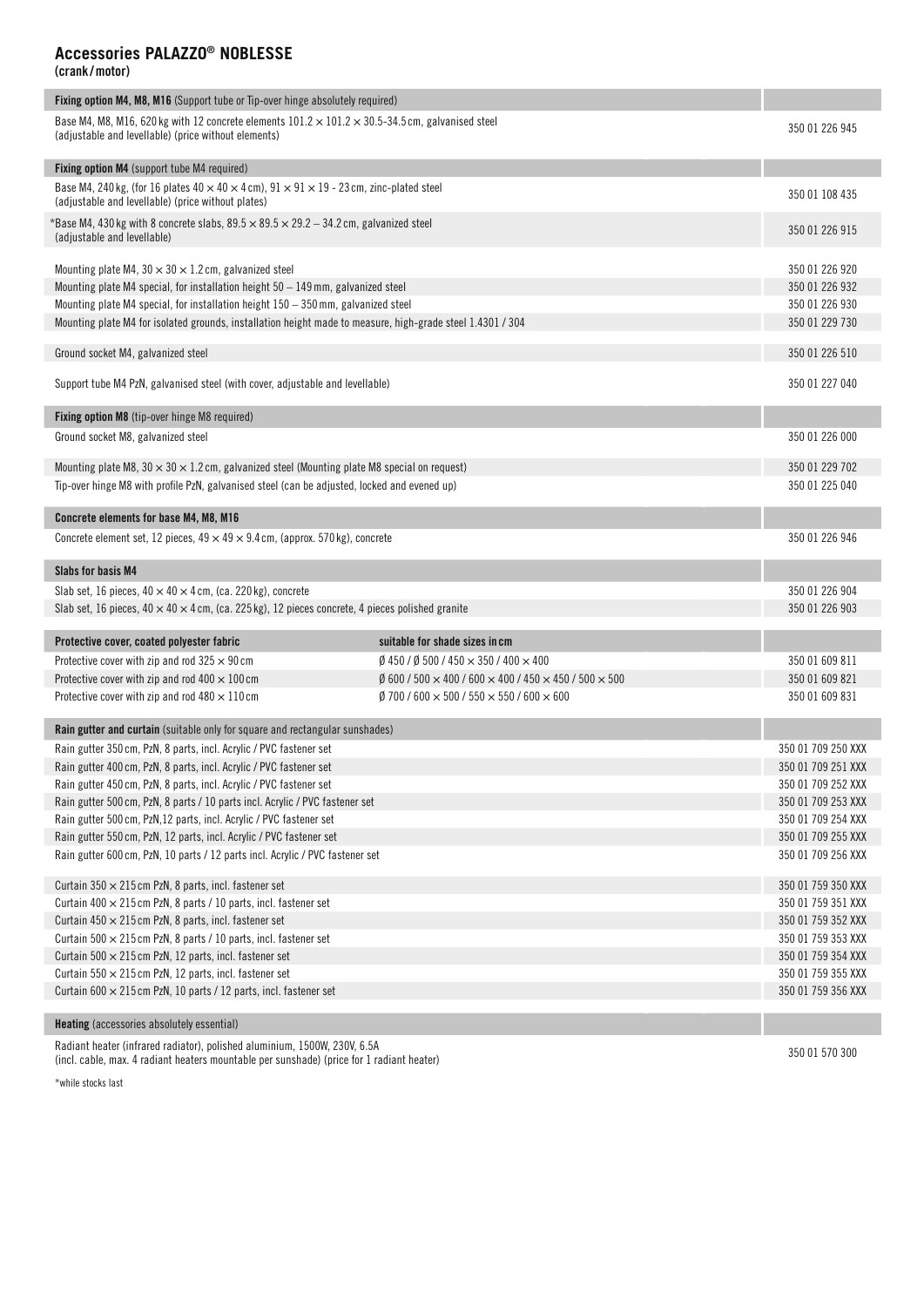## **Accessories PALAZZO® NOBLESSE**

**(crank /motor)**

| Accessories PALAZZO <sup>®</sup> NOBLESSE                                                         |                |
|---------------------------------------------------------------------------------------------------|----------------|
| Housing with control (remote control 1-channel absolutely necessary)                              | 350 01 557 010 |
| Housing with control for heating (remote control 1-channel absolutely necessary)                  | 350 01 557 020 |
| Housing with control for light and heating (remote control 5-channel absolutely necessary)        | 350 01 557 030 |
| Accessories PALAZZO <sup>®</sup> NOBLESSE E (accessories required)                                |                |
| Housing with control for motor (remote control 1-channel absolutely necessary)                    | 350 01 557 100 |
| Housing with control for motor and light (remote control 5-channel absolutely necessary)          | 350 01 557 110 |
| Housing with control for motor and heating (remote control 5-channel absolutely necessary)        | 350 01 557 120 |
| Housing with control for motor, light and heating (remote control 5-channel absolutely necessary) | 350 01 557 130 |
|                                                                                                   |                |
| <b>Miscellaneous items</b>                                                                        |                |
| Galvinised steel kit (axis mounting and hinge set, 8 parts) for use in corrosive environment      | 350 01 900 832 |
| Galvinised steel kit (axis mounting and hinge set, 10 parts) for use in corrosive environment     | 350 01 901 032 |
| Galvinised steel kit (axis mounting and hinge set, 12 parts) for use in corrosive environment     | 350 01 901 232 |
| 1-channel remote incl. wall bracket                                                               | 350 01 555 250 |
| 5-channel remote incl. wall bracket                                                               | 350 01 555 260 |
| Base transporter for sockets weighing 120 kg, 180 kg, 240 kg, 430 kg and 620 kg                   | 350 01 909 000 |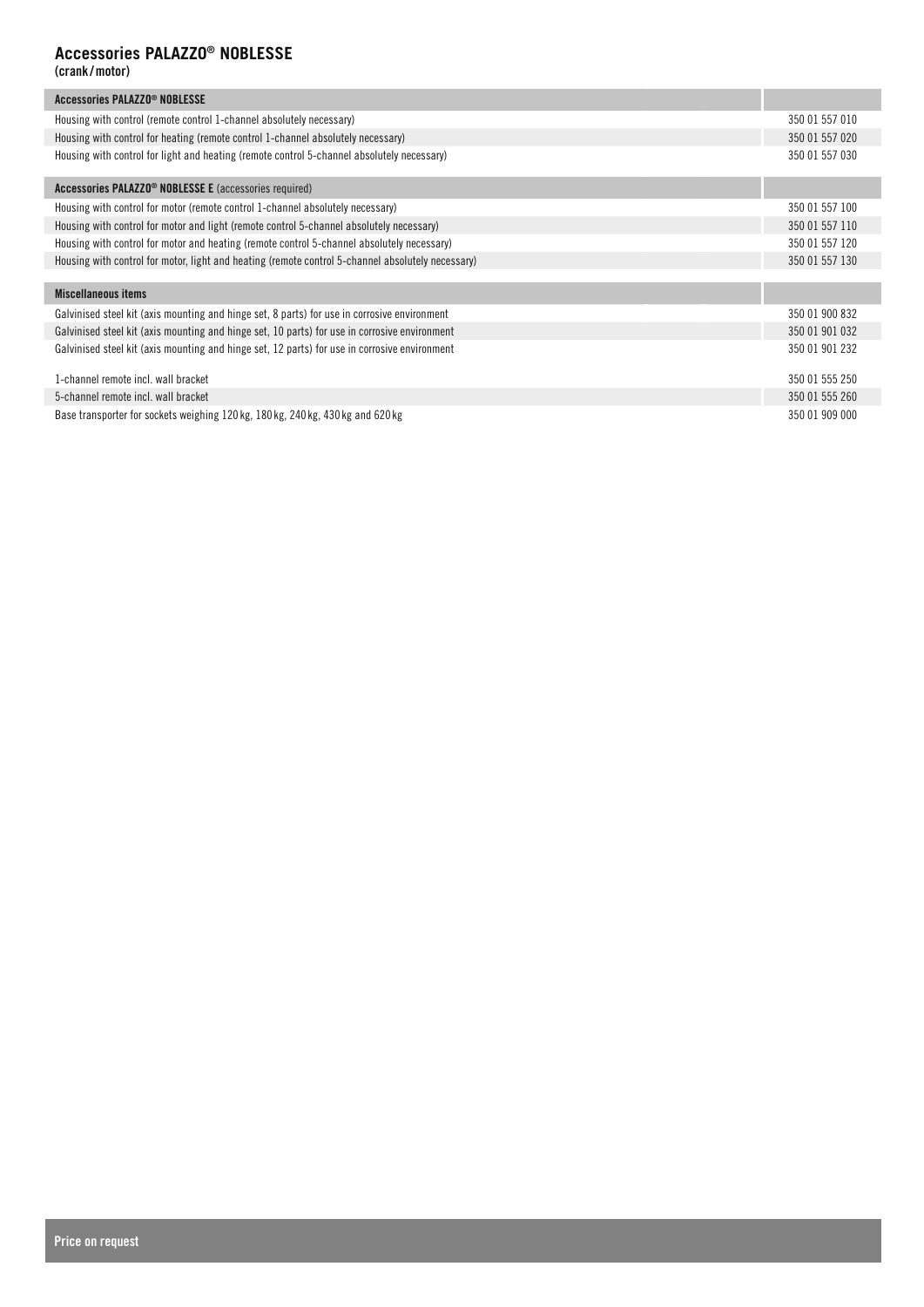## **PALAZZO® NOBLESSE**

**(crank /motor)**

| Nominal<br>size     | Lateral<br>distance      | Pole Ø | Area covered   | Crank<br>handle<br>height | Height<br>closed | Clear<br>headroom | <b>Total height</b> | <b>Height open</b> | <b>Foundation</b><br>$40 - 50$ cm<br>deep | Recommended<br>base weight | max. wind<br>speed open<br>perm.<br>$***$ |
|---------------------|--------------------------|--------|----------------|---------------------------|------------------|-------------------|---------------------|--------------------|-------------------------------------------|----------------------------|-------------------------------------------|
| cm                  | cm                       | cm     | m <sup>2</sup> | cm                        | cm               | cm                | cm                  | cm                 | cm                                        | kg                         | km/h (wind force)                         |
| A                   | AS                       | M      | B              | D                         | E                | F                 | G                   | H                  | C                                         |                            |                                           |
| Ø 450*              | 416                      | 10.5   | 14.3           | 69                        | 160              | 210               | 393                 | 310                | $100 \times 100$                          | 240                        | 75(9)                                     |
| $Ø$ 500*            | 462                      | 10.5   | 17.7           | 69                        | 150              | 210               | 409                 | 310                | $100 \times 100$                          | 240                        | 70(8)                                     |
| $0.600**$           | 571                      | 10.5   | 27.0           | 69                        | 105              | 210               | 412                 | 310                | $125 \times 125$                          | 430                        | 80(9)                                     |
| $Ø700**$            | 665                      | 10.5   | 36.8           | 88                        | 85               | 210               | 444                 | 330                | $135 \times 135$                          | 620                        | 70(8)                                     |
| $450 \times 350*$   | $\overline{\phantom{a}}$ | 10.5   | 15.8           | 69                        | 115              | 210               | 407                 | 310                | $100 \times 100$                          | 240                        | 80(9)                                     |
| $500 \times 400*$   | $\overline{\phantom{0}}$ | 10.5   | 20.0           | 88                        | 100              | 210               | 430                 | 329                | $100 \times 100$                          | 430                        | 65(8)                                     |
| $600 \times 400**$  | $\overline{\phantom{0}}$ | 10.5   | 24.0           | 70                        | 80               | 210               | 455                 | 350                | $135 \times 135$                          | 430                        | 70(8)                                     |
| $600 \times 500**$  | $\qquad \qquad -$        | 10.5   | 30.0           | 70                        | 82               | 210               | 486                 | 350                | $135 \times 135$                          | 430                        | 65(8)                                     |
| $400 \times 400*$   | $\overline{\phantom{a}}$ | 10.5   | 16.0           | 69                        | 125              | 210               | 410                 | 310                | $100 \times 100$                          | 240                        | 90 (10)                                   |
| $450 \times 450*$   | $\qquad \qquad -$        | 10.5   | 20.3           | 88                        | 100              | 210               | 427                 | 330                | $120 \times 120$                          | 430                        | 75(9)                                     |
| $500 \times 500*$   | $\overline{\phantom{a}}$ | 10.5   | 25.0           | 88                        | 82               | 210               | 444                 | 329                | $120 \times 120$                          | 430                        | 60(7)                                     |
| $500 \times 500***$ | $\overline{\phantom{a}}$ | 10.5   | 25.0           | 88                        | 80               | 210               | 443                 | 329                | $125 \times 125$                          | 430                        | 85(9)                                     |
| $550 \times 550***$ | $\overline{\phantom{a}}$ | 10.5   | 30.3           | 70                        | 92               | 210               | 494                 | 350                | $135 \times 135$                          | 430                        | 75 (9)                                    |
| $600 \times 600***$ | $\overline{\phantom{a}}$ | 10.5   | 36.0           | 70                        | 80               | 210               | 513                 | 349                | $135 \times 135$                          | 620                        | 65(8)                                     |

\* 8 parts

\*\* 10 parts

\*\*\* 12 parts

\*\*\*\* 10 km/h less with flounce

The above measures represent extrapolated average values that may be slightly different on the product ( $\pm$  2  $\%$   $\pm$  5 cm).

The max. wind speed limits as per our separate list apply only in the presence of a fix ground ancorage. The measures of the height are determined by the M4 / M8 ground socket. If one of the offered bases is used, these measures change only slightly.

In the presence of several sunshades, the min. distance between one sunshade and another and between sunshadesand walls shall be 20 cm.

Opening and closing using a battery-operated drill is not permitted.

ening and closing using a battery-operated drill is not permitted.<br>: TÜV test certificate does not apply to the declared windspeed, as the test institute was not present during the wind tu esent during the wind tunne The TÜV test certificate does not apply to the declared windspeed, as the test institute was not present during the wind tunnel tests.







1. power cable electric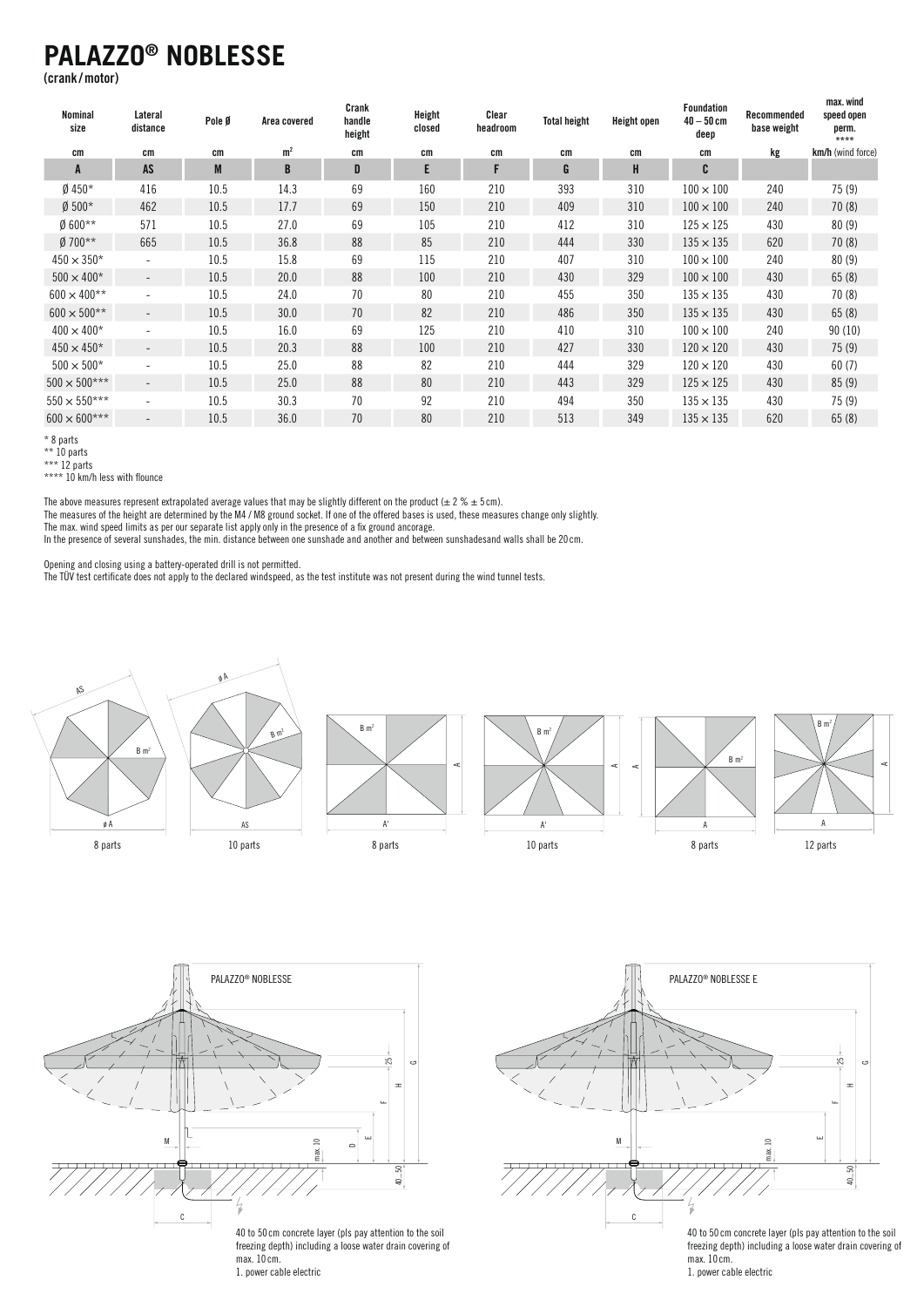# **PALAZZO® ROYAL**





| Frame:                   | 10 or 12-piece made of aluminium, with twist-proof mast (incl. rein-<br>forcement ribs), with counter-rotating opening principle for convenient<br>opening with only a few turns of the crank. |
|--------------------------|------------------------------------------------------------------------------------------------------------------------------------------------------------------------------------------------|
| Framefarbe:              | Anodized natural<br>Additional charge for powder-coated sunshade frames in other RAL<br>colours. Price upon enquiry.                                                                           |
| Frameform:               | round, rectangular or square                                                                                                                                                                   |
| How to operate:          | The sunshade can be opened or closed using the hand crank or the<br>motor with remote control.                                                                                                 |
| Shade cover:             | Tension can be adjusted using stepless strut extension, available in<br>material class 5 (100% acrylic approx. 300g/m <sup>2</sup> )                                                           |
| Flounce:                 | available with or without                                                                                                                                                                      |
| <b>Protective cover:</b> | optional                                                                                                                                                                                       |
| Important:               | Final assembly of the sunshade to be carried out on-site. The price does<br>not include assembly.                                                                                              |



PALAZZO® ROYAL, Int. Patents pend. @Int. Design reg.

**Fixations:**

## **Nominal size PALAZZO® ROYAL / E**

 $\perp$ 

 $\mathbf{I}$ 

|              | Size<br>without flounce<br>$\mathsf{cm}$ | Number of rods | <b>PALAZZO® ROYAL</b><br>(crank)<br>Material class 5<br><b>Colours 500 - 699</b> | <b>PALAZZO<sup>®</sup> ROYAL E</b><br>(motor)<br>Material class 5<br><b>Colours 500 - 699</b> | crank<br><b>Bestellnummer</b><br>Frame<br>anodized natural | motor<br><b>Bestellnummer</b><br>Frame<br>anodized natural |
|--------------|------------------------------------------|----------------|----------------------------------------------------------------------------------|-----------------------------------------------------------------------------------------------|------------------------------------------------------------|------------------------------------------------------------|
|              |                                          |                |                                                                                  |                                                                                               |                                                            |                                                            |
|              | $Ø$ 700                                  | 10 parts       |                                                                                  |                                                                                               | 340 00 700 171                                             | 341 00 700 171                                             |
|              | $Ø$ 800                                  | 10 parts       |                                                                                  |                                                                                               | 340 00 800 171                                             | 341 00 800 171                                             |
|              | $600 \times 500$                         | 10 parts       |                                                                                  |                                                                                               | 340 00 623 171                                             | 341 00 623 171                                             |
|              | $700 \times 500$                         | 10 parts       |                                                                                  |                                                                                               | 340 00 701 171                                             | 341 00 701 171                                             |
| $\mathbf{L}$ | $700 \times 600$                         | 10 parts       |                                                                                  |                                                                                               | 340 00 702 171                                             | 341 00 702 171                                             |
|              | $800 \times 600$                         | 12 parts       |                                                                                  |                                                                                               | 340 00 802 171                                             | 341 00 802 171                                             |
|              | $600 \times 600$                         | 12 parts       |                                                                                  |                                                                                               | 340 00 602 171                                             | 341 00 602 171                                             |
|              | $650 \times 650$                         | 12 parts       |                                                                                  |                                                                                               | 340 00 651 171                                             | 341 00 651 171                                             |
|              | $700 \times 700$                         | 12 parts       |                                                                                  |                                                                                               | 340 00 703 171                                             | 341 00 703 171                                             |

|              | Size<br>with flounce | Number of rods | <b>PALAZZO® ROYAL</b><br>(crank)<br>Material class 5<br>Colours $500 - 699$ | <b>PALAZZO® ROYAL E</b><br>(motor)<br><b>Material class 5</b><br>Colours $500 - 699$ | crank<br>Order no.<br>Frame<br>anodized natural | motor<br>Order no.<br>Frame<br>anodized natural |
|--------------|----------------------|----------------|-----------------------------------------------------------------------------|--------------------------------------------------------------------------------------|-------------------------------------------------|-------------------------------------------------|
|              | сm                   |                |                                                                             |                                                                                      |                                                 |                                                 |
|              | $Ø$ 700              | 10 parts       |                                                                             |                                                                                      | 340 00 700 170                                  | 341 00 700 170                                  |
|              | $Ø$ 800              | 10 parts       |                                                                             |                                                                                      | 340 00 800 170                                  | 341 00 800 170                                  |
|              | $600 \times 500$     | 10 parts       |                                                                             |                                                                                      | 340 00 623 170                                  | 341 00 623 170                                  |
|              | $700 \times 500$     | 10 parts       |                                                                             |                                                                                      | 340 00 701 170                                  | 341 00 701 170                                  |
| $\mathbf{L}$ | $700 \times 600$     | 10 parts       |                                                                             |                                                                                      | 340 00 702 170                                  | 341 00 702 170                                  |
|              | $800 \times 600$     | 12 parts       |                                                                             |                                                                                      | 340 00 802 170                                  | 341 00 802 170                                  |
|              | $600 \times 600$     | 12 parts       |                                                                             |                                                                                      | 340 00 602 170                                  | 341 00 602 170                                  |
|              | $650 \times 650$     | 12 parts       |                                                                             |                                                                                      | 340 00 651 170                                  | 341 00 651 170                                  |
|              | $700 \times 700$     | 12 parts       |                                                                             |                                                                                      | 340 00 703 170                                  | 341 00 703 170                                  |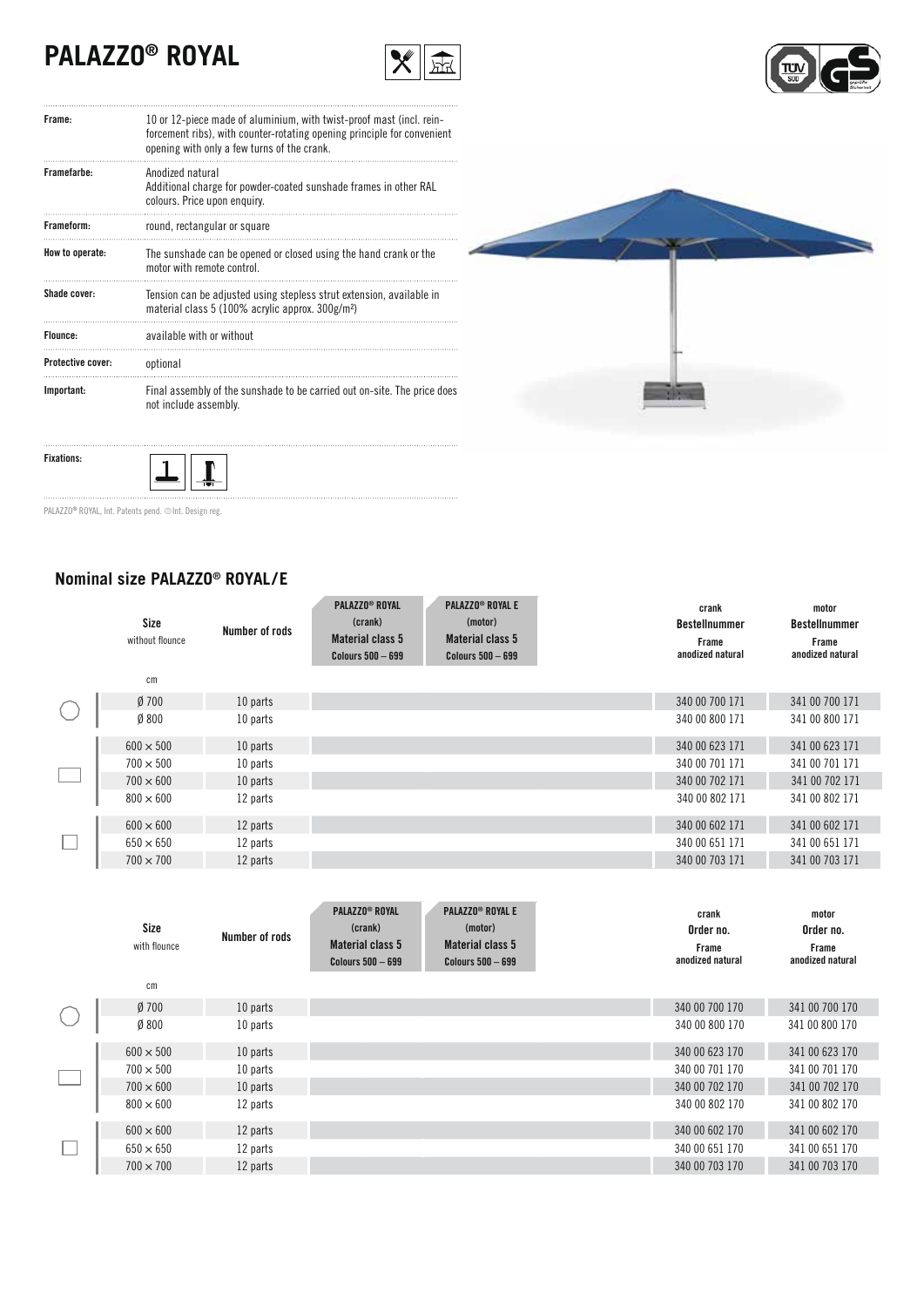**(crank /motor)**

| Fixing option M4, M8, M16 (Support tube or Tip-over hinge absolutely required)                                                                                         |                                                                                            |                |  |  |  |  |  |
|------------------------------------------------------------------------------------------------------------------------------------------------------------------------|--------------------------------------------------------------------------------------------|----------------|--|--|--|--|--|
| Base M4, M8, M16, 620 kg with 12 concrete elements $101.2 \times 101.2 \times 30.5$ -34.5 cm, galvanised steel<br>(adjustable and levellable) (price without elements) |                                                                                            |                |  |  |  |  |  |
| Fixing option M16 (tip-over hinge M16 required)                                                                                                                        |                                                                                            |                |  |  |  |  |  |
| Ground socket M16, galvanized steel                                                                                                                                    |                                                                                            | 350 01 226 001 |  |  |  |  |  |
| Mounting plate M16, $40 \times 40 \times 1.5$ cm, galvanized steel                                                                                                     |                                                                                            | 350 01 229 701 |  |  |  |  |  |
| Mounting plate M16 special, for installation height $50 - 149$ mm, galvanized steel                                                                                    |                                                                                            | 350 01 229 712 |  |  |  |  |  |
| Mounting plate M16 special, for installation height 150 – 350 mm, galvanized steel                                                                                     |                                                                                            | 350 01 229 710 |  |  |  |  |  |
| Mounting plate M16 for isolated grounds, installation height made to measure, high-grade steel 1.4301 / 304                                                            |                                                                                            | 350 01 229 734 |  |  |  |  |  |
| tip-over hinge M16 with PzR profile, galvanised steel (with cover, adjustable and levellable)                                                                          |                                                                                            | 350 01 225 045 |  |  |  |  |  |
| Concrete elements for base M4, M8, M16                                                                                                                                 |                                                                                            |                |  |  |  |  |  |
| Concrete element set, 12 pieces, $49 \times 49 \times 9.4$ cm, (approx. 570 kg), concrete                                                                              |                                                                                            | 350 01 226 946 |  |  |  |  |  |
| Protective cover, coated polyester fabric                                                                                                                              | suitable for shade sizes in cm                                                             |                |  |  |  |  |  |
| Protective cover with zip and rod $480 \times 110$ cm                                                                                                                  | $\emptyset$ 700 / $\emptyset$ 800 / 600 $\times$ 500 / 700 $\times$ 500 / 600 $\times$ 600 | 350 01 609 831 |  |  |  |  |  |
| Protective cover with zip and rod $555 \times 120$ cm                                                                                                                  | $700 \times 600$ / 800 $\times$ 600 / 650 $\times$ 650 / 700 $\times$ 700                  | 350 01 609 841 |  |  |  |  |  |
| Rain gutter and curtain (suitable only for square and rectangular sunshades)                                                                                           |                                                                                            |                |  |  |  |  |  |
| Rain gutter 500 cm, PzR, 10 parts, incl. Acrylic / PVC fastener set                                                                                                    |                                                                                            | 350 01 709 260 |  |  |  |  |  |
| Rain gutter 600 cm, PzR, 10 parts / 12 parts, incl. Acrylic / PVC fastener set                                                                                         |                                                                                            | 350 01 709 261 |  |  |  |  |  |
| Rain gutter 600 cm, PzR, 10 parts, incl. Acrylic / PVC fastener set                                                                                                    |                                                                                            | 350 01 709 262 |  |  |  |  |  |
| Rain gutter 650 cm, PzR, 12 parts, incl. Acrylic / PVC fastener set                                                                                                    |                                                                                            | 350 01 709 263 |  |  |  |  |  |
| Rain gutter 700 cm, PzR, 12 parts, incl. Acrylic / PVC fastener set                                                                                                    |                                                                                            | 350 01 709 264 |  |  |  |  |  |
| Rain gutter 800 cm, PzR, 12 parts, incl. Acrylic / PVC fastener set                                                                                                    |                                                                                            | 350 01 709 265 |  |  |  |  |  |
| Curtain 500 $\times$ 250 cm PzR, 10 parts, incl. fastener set                                                                                                          |                                                                                            | 350 01 759 360 |  |  |  |  |  |
| Curtain 600 $\times$ 250 cm PzR, 10 parts / 12 parts, incl. fastener set                                                                                               |                                                                                            | 350 01 759 361 |  |  |  |  |  |
| Curtain 600 $\times$ 250 cm PzR, 10 parts (700 $\times$ 600), incl. fastener set                                                                                       |                                                                                            | 350 01 759 362 |  |  |  |  |  |
| Curtain 650 $\times$ 250 cm PzR, 12 parts, incl. fastener set                                                                                                          |                                                                                            | 350 01 759 363 |  |  |  |  |  |
| Curtain 700 $\times$ 250 cm PzR, 12 parts, incl. fastener set                                                                                                          |                                                                                            | 350 01 759 364 |  |  |  |  |  |
| Curtain 800 $\times$ 250 cm PzR, 12 parts, incl. fastener set                                                                                                          |                                                                                            | 350 01 759 365 |  |  |  |  |  |
| <b>Heating</b> (accessories absolutely essential)                                                                                                                      |                                                                                            |                |  |  |  |  |  |
| Radiant heater (infrared radiator), polished aluminium, 1500W, 230V, 6.5A<br>(incl. cable, max. 4 radiant heaters mountable per sunshade) (price for 1 radiant heater) |                                                                                            | 350 01 570 300 |  |  |  |  |  |
| Accessories PALAZZO® ROYAL with crank                                                                                                                                  |                                                                                            |                |  |  |  |  |  |
| Housing with control (remote control 1-channel absolutely necessary)                                                                                                   |                                                                                            | 350 01 557 010 |  |  |  |  |  |
| Housing with control for heating (remote control 1-channel absolutely necessary)                                                                                       |                                                                                            | 350 01 557 020 |  |  |  |  |  |
| Housing with control for light and heating (remote control 5-channel absolutely necessary)                                                                             |                                                                                            | 350 01 557 030 |  |  |  |  |  |
| Accessories Palazzo ROYAL E with motor (accessories required)                                                                                                          |                                                                                            |                |  |  |  |  |  |
| Housing with control for motor (remote control 1-channel absolutely necessary)                                                                                         |                                                                                            | 350 01 557 100 |  |  |  |  |  |
| Housing with control for motor and light (remote control 5-channel absolutely necessary)                                                                               |                                                                                            | 350 01 557 110 |  |  |  |  |  |
| Housing with control for motor and heating (remote control 5-channel absolutely necessary)                                                                             |                                                                                            | 350 01 557 120 |  |  |  |  |  |
| Housing with control for motor, light and heating (remote control 5-channel absolutely necessary)                                                                      |                                                                                            | 350 01 557 130 |  |  |  |  |  |
| <b>Miscellaneous items</b>                                                                                                                                             |                                                                                            |                |  |  |  |  |  |
| Galvinised steel kit (axis mounting and hinge set, 10 parts)                                                                                                           |                                                                                            | 350 01 901 032 |  |  |  |  |  |
| Galvinised steel kit (axis mounting and hinge set, 12 parts)                                                                                                           |                                                                                            | 350 01 901 232 |  |  |  |  |  |
| 1-channel remote incl. wall bracket                                                                                                                                    |                                                                                            | 350 01 555 250 |  |  |  |  |  |
| 5-channel remote incl. wall bracket                                                                                                                                    |                                                                                            | 350 01 555 260 |  |  |  |  |  |
|                                                                                                                                                                        |                                                                                            |                |  |  |  |  |  |

Base transporter for sockets weighing 120 kg, 180 kg, 240 kg, 430 kg and 620 kg 350 01 350 01 909 000 350 01 909 000